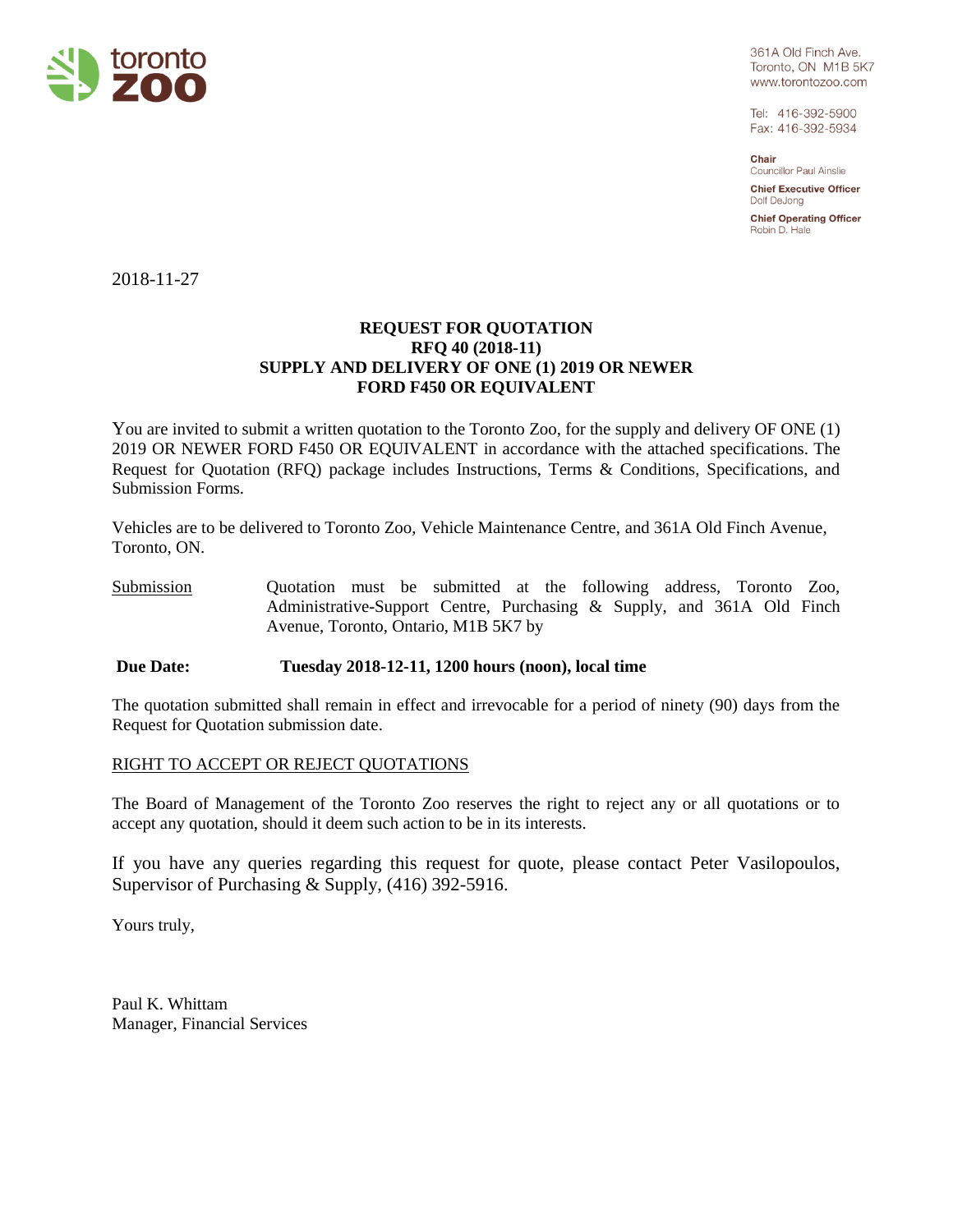# **TABLE OF CONTENTS**

| <b>SECTION</b>    | <b>DESCRIPTION</b>                    | PAGE NO.       |  |  |
|-------------------|---------------------------------------|----------------|--|--|
|                   |                                       |                |  |  |
| <b>RFQ LETTER</b> | <b>Invitation Letter</b>              |                |  |  |
| <b>T.O.C.</b>     | <b>Table of Contents</b>              | $\overline{2}$ |  |  |
| 1.0               | Instructions                          | $\overline{2}$ |  |  |
| 2.0               | Specifications & General Requirements |                |  |  |
| 3.0               | Terms and Conditions                  |                |  |  |
| 4.0               | Submission Form                       | 13             |  |  |
|                   | Price schedule                        | 14             |  |  |
|                   | <b>Submission Label</b>               | 15             |  |  |
|                   | Notice of No Bid                      | 16             |  |  |
|                   |                                       |                |  |  |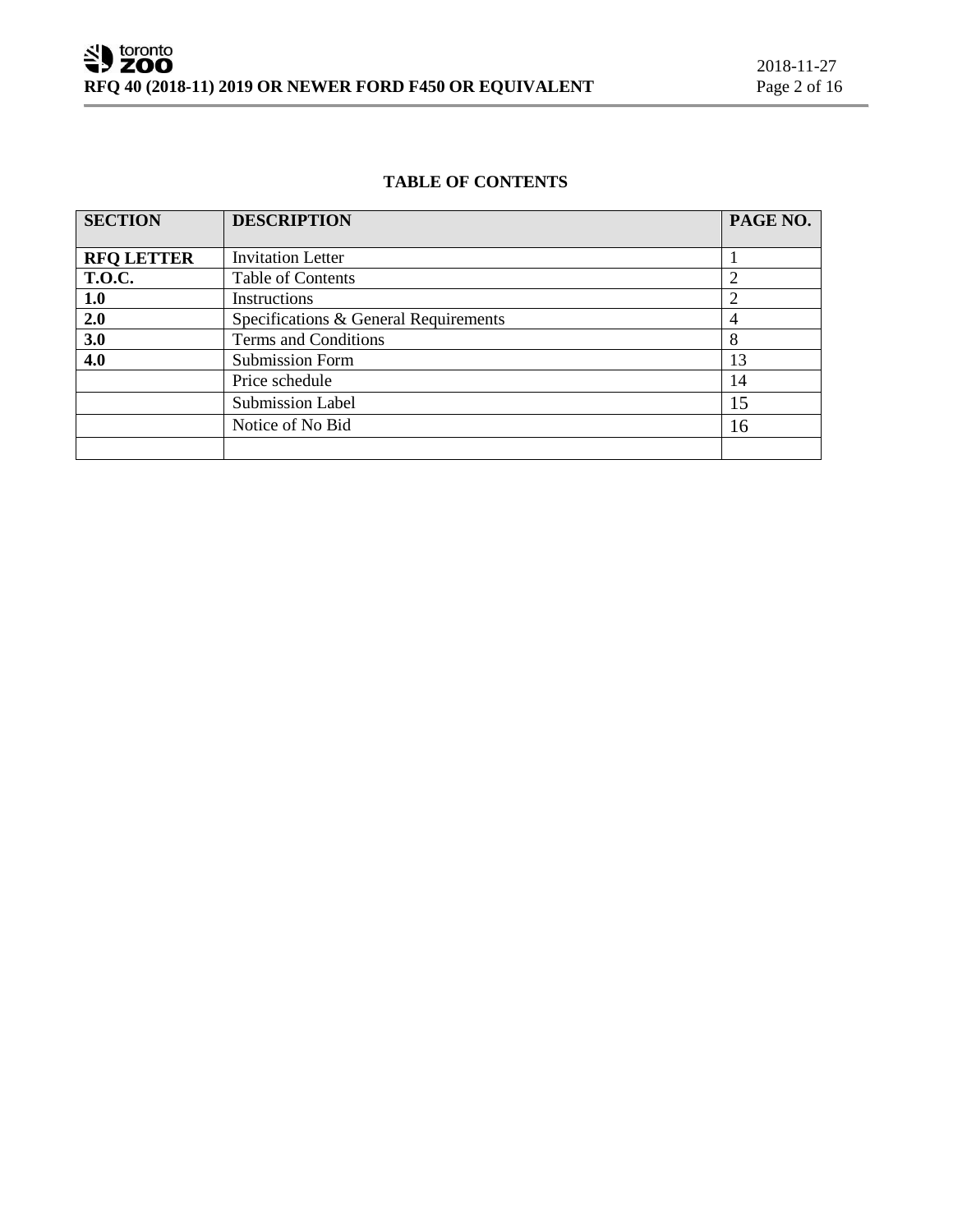### **1.0 INSTRUCTIONS**

- 1.1 Ensure that you have received all **16** pages of the RFQ package.
- 1.2 Complete ALL FORMS in section 2.0 and 4.0 and return by due date and time received on or before **by Tuesday 2018-12-11, 1200 hours (noon), local time** or your Quotation will not be considered. Include signed copies of any addenda with your proposal package.
- 1.3 Show itemized cost of GST/HST if applicable.
- 1.4 Unless otherwise indicated herein, the prices stated are payable in Canadian Funds, GST/HST excluded.
- 1.5 Use the attached submission label, when you submit your response in a sealed envelope or package and deliver to the Toronto Zoo.
- 1.6 Quotation prices shall remain in effect for a period of ninety (90) days from the Quotation due date.
- 1.7 Include product information and pictures, as necessary.
- 1.8 Quote discounts or quantity price breaks separately on FORMS.
- 1.9 If applicable, suggested alternative products are acceptable, however all such products must be quoted separately and should not replace the Toronto Zoo requested product, work or service.
- 1.10 It is the responsibility of the Bidder to understand all aspects of the RFQ and to obtain clarification if necessary before submitting their quotation.
- 1.11 If it becomes necessary to revise any part of this RFT, the revisions will be by Addendum posted electronically in Adobe PDF format on the Toronto Zoo's website. Bidders and prospective bidders should check the site frequently for any updated information and addenda issued, before the closing date and time.
- 1.12 In reviewing the quotations and awarding of the quotation, the Toronto Zoo will consider the quotation prices and may consider but is not limited to the following:
	- Overall value of the quotation represents to the Toronto Zoo based on quality, service price and delivery schedule
	- Conformance to specifications
	- Field testing, if requested
	- Warranties offered
	- Total cost implications
	- Parts and service availability
	- Delivery time/schedule/ lead time for the supply and delivery
	- Payment terms
	- Value added offerings
- 1.13 For any questions concerning the contract terms and conditions of this RFQ, please contact:

Peter Vasilopoulos Supervisor, Purchasing & Supply Tel: 416-392-5916 Fax: 416-392-6711 E-mail: pvasilopoulos@torontozoo.ca

For any technical queries concerning the specifications of this RFQ, please contact:

Ray Navarra Supervisor, Transit & Fleet Tel: 416 392-5987 E-mail:rnavarra@torontozoo.ca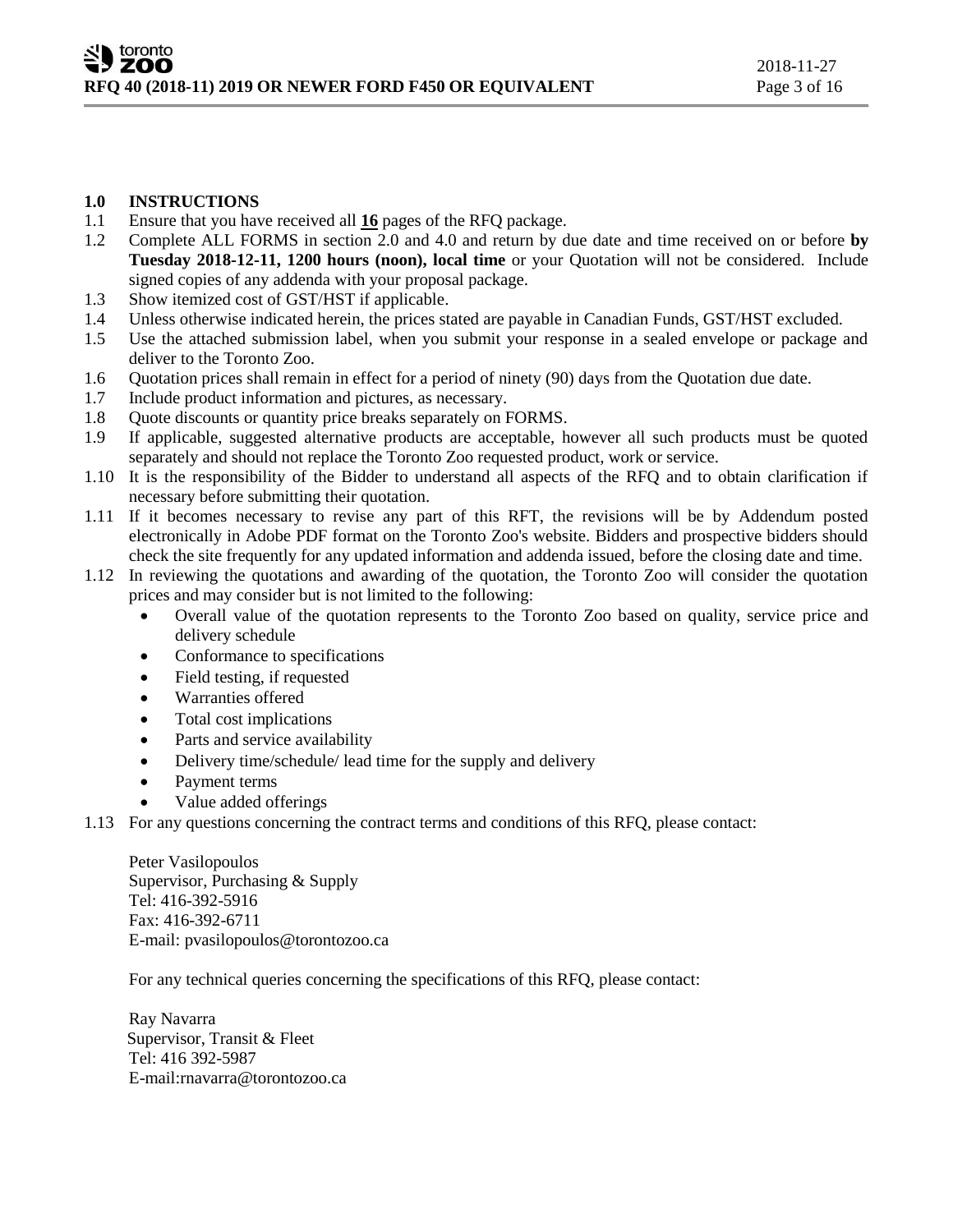# **2.0 SPECIFICATIONS & GENERAL REQUIREMENTS:**

This technical specification applies to:

# **One (1) 2019 OR NEWER FORD F450 OR EQUIVALENT**

Suitable for use by: **Toronto Zoo – Facilities**

# **INSTRUCTIONS FOR COMPLETION OF THE SPECIFICATION: >>>PLEASE READ CAREFULLY<<<**

*The following specifications are prepared with the intent of providing a basis for securing competitive bids and ensuring completeness. Bidders are required to confirm the conformance of their product, commodity and service.*

*Please note that failure to write or include a response in the "Specify: \_\_\_\_\_\_\_\_" space shall result in the bid being declared non-compliant.*

*Accordingly, the requirement for Bidders to confirm their product specification is indicated by "Specify: \_\_\_\_\_\_\_\_\_\_", and a Bidder shall write a response as noted below:* 

### *I. DATA RESPONSES:*

- *1. Where 'State' appears in the specification, and is followed with a "Specify: \_\_\_\_\_\_\_" space, the specification must have a data response written in the space (e.g. state weight of fabric offered in oz/yd<sup>2</sup> ,*
- *1. A Bid which has a requirement that the bidder is meeting or exceeding and is followed with a "Specify: \_\_\_\_\_\_\_\_\_\_" space in the specification must be:*

 $\overline{A}$ ) Marked as "*YES*" in the space: e.g. "*Specify: YES* 

- *2. Where 'or approved equivalent' appears in the specification, and an equivalent product, commodity and service that is anticipated to meet or exceed the requested product, commodity and service is offered, the specification must be:*
	- *a) Marked as "Specify: \_\_\_YES\_\_\_" in the appropriate space, and*
	- *b) Must be accompanied by a statement describing the anticipated approved equivalent either in the "Specify: \_\_\_\_\_\_\_\_" space following the "YES" or on a separate attachment cross referenced after the "YES" statement.*

*It is the responsibility of the bidder to provide supporting documentation supporting "YES" responses, to state the details of the equivalent offered and demonstrate equivalence to the satisfaction of the Toronto Zoo.* 

# *III. "NO" RESPONSES:*

- *1. A Bid not completely meeting a requirement which has a "Specify: \_\_\_\_\_\_\_\_\_\_" space to be completed in the specification must be:*
	- *a) Marked as "Specify: \_\_NO\_\_\_\_\_" in the appropriate space, and/or*
	- *b) Must be accompanied by a statement describing the deviation either in the "Specify: \_\_\_\_\_\_\_\_" space following the "NO" or on a separate attachment cross referenced after the "NO" statement.*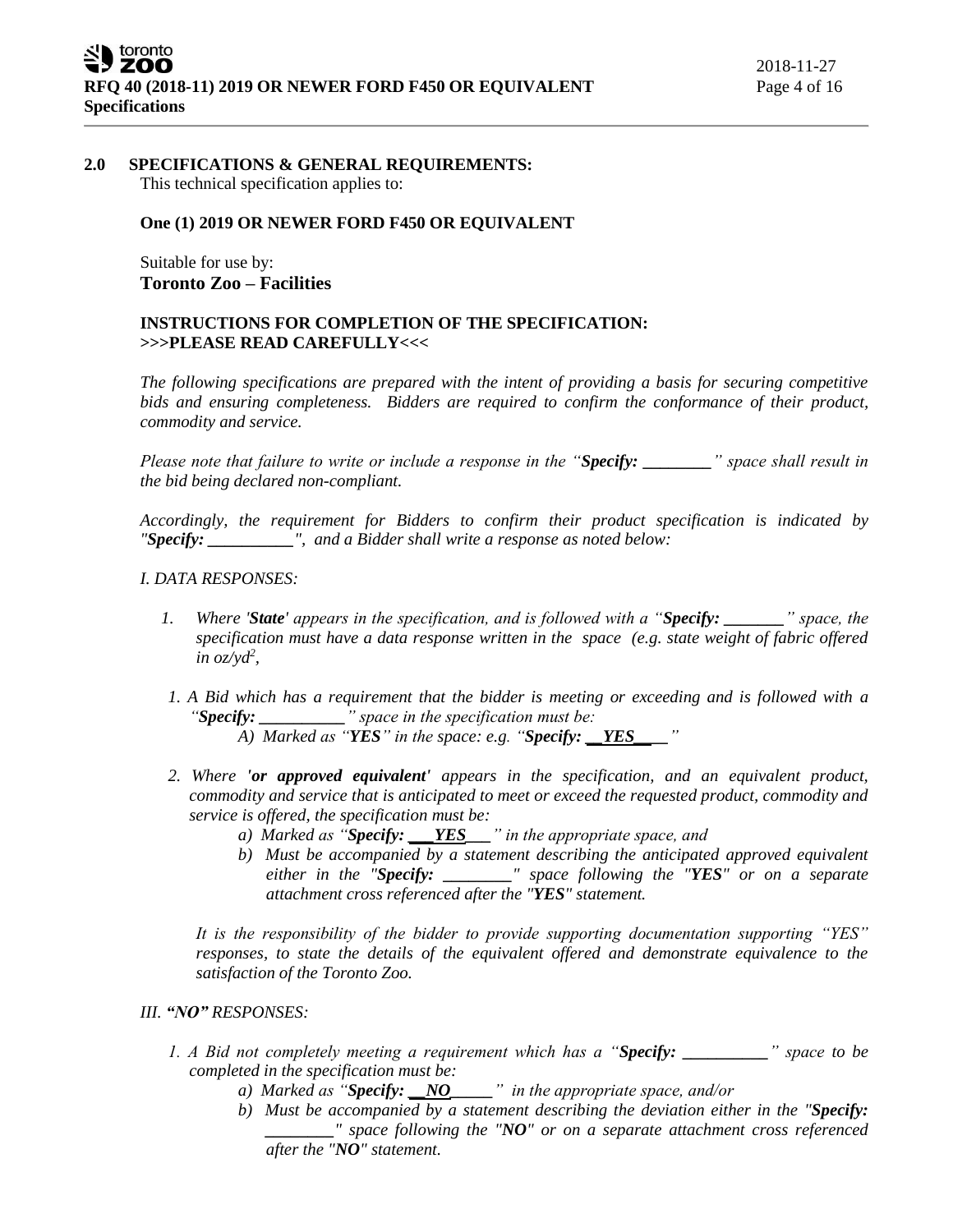toronto ZOO **RFQ 40 (2018-11) 2019 OR NEWER FORD F450 OR EQUIVALENT** Page 5 of 16 **Specifications**

*A "NO" in the "Specify: \_\_\_\_\_\_\_\_" space may result in the bid being declared noncompliant.* 

*Notwithstanding the details of this specification; products, commodities and services deemed by the Toronto Zoo similar in design and construction to this specification, may receive further consideration if, in the opinion of the user division, they are considered to be suitable for the intended application and generally conform to performance requirements.*

# 2.1 **DESCRIPTIVE LITERATURE:**

Bidders must submit, if requested, manufacturer's descriptive literature and technical specifications of the products, commodities or services offered, within five (5) working days of request at no cost to the Toronto Zoo.

# 2.2 **QUALITY CONTROL:**

It is the responsibility of the successful bidder to ensure that product quality is maintained to specification requirements. Products received may be randomly tested at the expense of the Toronto Zoo. However, should a product fail to meet the specified standards, the supplier will be responsible for all expenses incurred in the testing and return of the defective material. In cases of discrepancies the decision of the Toronto Zoo must govern.

### 2.3 **DEFECTS IN SHIPPED GOODS AND SERVICES:**

Products, commodities and services must be free from defects, imperfections and deficiencies that may affect operation, appearance and serviceability. In all particulars not covered by this specification and quotation document, production must be in accordance with good commercial practice. Materials not defined here must be of the best commercial quality and suitable for the purpose intended.

# 2.4 **CANADIAN MOTOR VEHICLE SAFETY REGULATIONS:**

The unit offered should meet or surpass the mandatory requirements of the "Canadian Motor Safety Regulations" and the latest applicable S.A.E., I.E.M.C. and O.S.H.A. recommended practices, where the use of such unit by the Toronto Zoo may be covered by these regulations.

#### 2.5 **COMPETITIVE DOLLARS DISCOUNTS**

The Ontario Ministry of Government Services has contracted with vehicle manufacturers, "Competitive Dollars Discounts" for vehicles purchased by the Broader Public Sector (BPS). The Toronto Zoo, a Board of the City of Toronto, as part of the BPS, is eligible to receive the "Competitive Dollars Discounts" for vehicles purchased. Please include all applicable discounts in the prices quoted in the Price Schedule included herein.

#### 2.6 **SCOPE:**

Bidder shall supply and deliver manufacturer's standard for **2019 MODEL OR NEWER FORD F450 OR EQUIVALENT** in accordance with the following specifications. Vehicle is to be delivered to:

Attn: Ray Navarro, Transit & Fleet Supervisor 416-392-5987 Toronto Zoo Vehicle Maintenance Centre 361A Old Finch Road, Toronto, ON M1B 5K7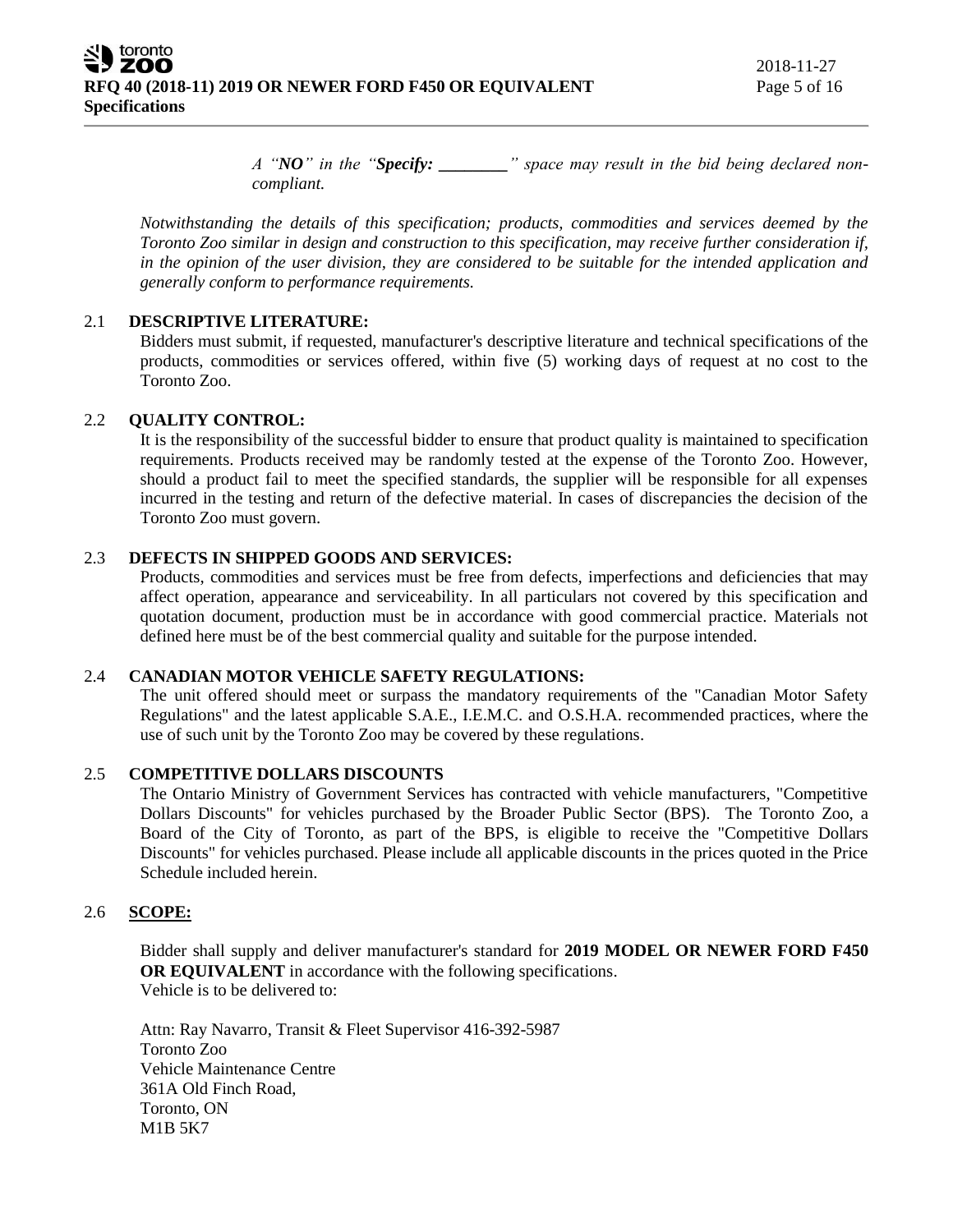SU toronto

# 2.7 **SPECIFICATIONS:**

| <b>Item</b>               | <b>Specifications</b><br>Yes/No                           |  |
|---------------------------|-----------------------------------------------------------|--|
| <b>Cab &amp; Chassis</b>  | 2019 or newer 4x2 single cab                              |  |
|                           | Dump body with aluminum fold down sides                   |  |
|                           | Dump body sides to accept wood extensions                 |  |
|                           | Tailgate to open from top or bottom                       |  |
|                           | Dump body to be 84" wide 132"long                         |  |
|                           | Manual control box tarp                                   |  |
|                           | "D" rings mounted in side walls of box                    |  |
|                           | Mud flaps on front and rear to be chained if available    |  |
| <b>Vehicle Weight and</b> | GVWR 16,000 lb with 169" wheel base                       |  |
| dimensions                | Appropriate label will be attached to the vehicle         |  |
|                           | confirming the front and rear G.A.W.R., tire & rim size   |  |
| <b>Springs</b>            | Front, mono beam front axle with coil spring suspension,  |  |
|                           | shock absorbers                                           |  |
|                           | Rear, multi leaf, shock absorbers                         |  |
| Wheels, tires and rims    | 225/70Rx19.5 BSW traction tires, dual rear wheel          |  |
|                           | One spare front and rear tire to match original supplied  |  |
| <b>Engine</b>             | V8 or V10 Gasoline engine                                 |  |
| <b>Transmission</b>       | 6 speed automatic or equivalent                           |  |
|                           | Transmission fluid to be synthetic                        |  |
| <b>Rear axle</b>          | 4.88 limited slip                                         |  |
|                           | Full floating axles                                       |  |
|                           | Rear shock absorbers                                      |  |
| <b>Brakes</b>             | 4 wheel power disc                                        |  |
|                           | Anti lock brakes                                          |  |
|                           | Hydro boost                                               |  |
| <b>Electrical</b>         | Electrical system to be 12 volt                           |  |
|                           | Alternator to be minimum of 240 amp                       |  |
|                           | Beacon light on top                                       |  |
| <b>Steering</b>           | Power steering with damper                                |  |
| <b>Cab Equipment</b>      | Vinyl seats                                               |  |
|                           | Rubber floor mat                                          |  |
|                           | Audible back up alarm                                     |  |
|                           | AM/FM radio                                               |  |
|                           | Sun visors left and right                                 |  |
|                           | Air conditioning                                          |  |
|                           | Interval wipers                                           |  |
|                           | Heated electric outside mirrors with under mounted convex |  |
|                           | mirrors or equivalent                                     |  |
|                           |                                                           |  |
|                           | Two tow hooks to be installed at front of truck           |  |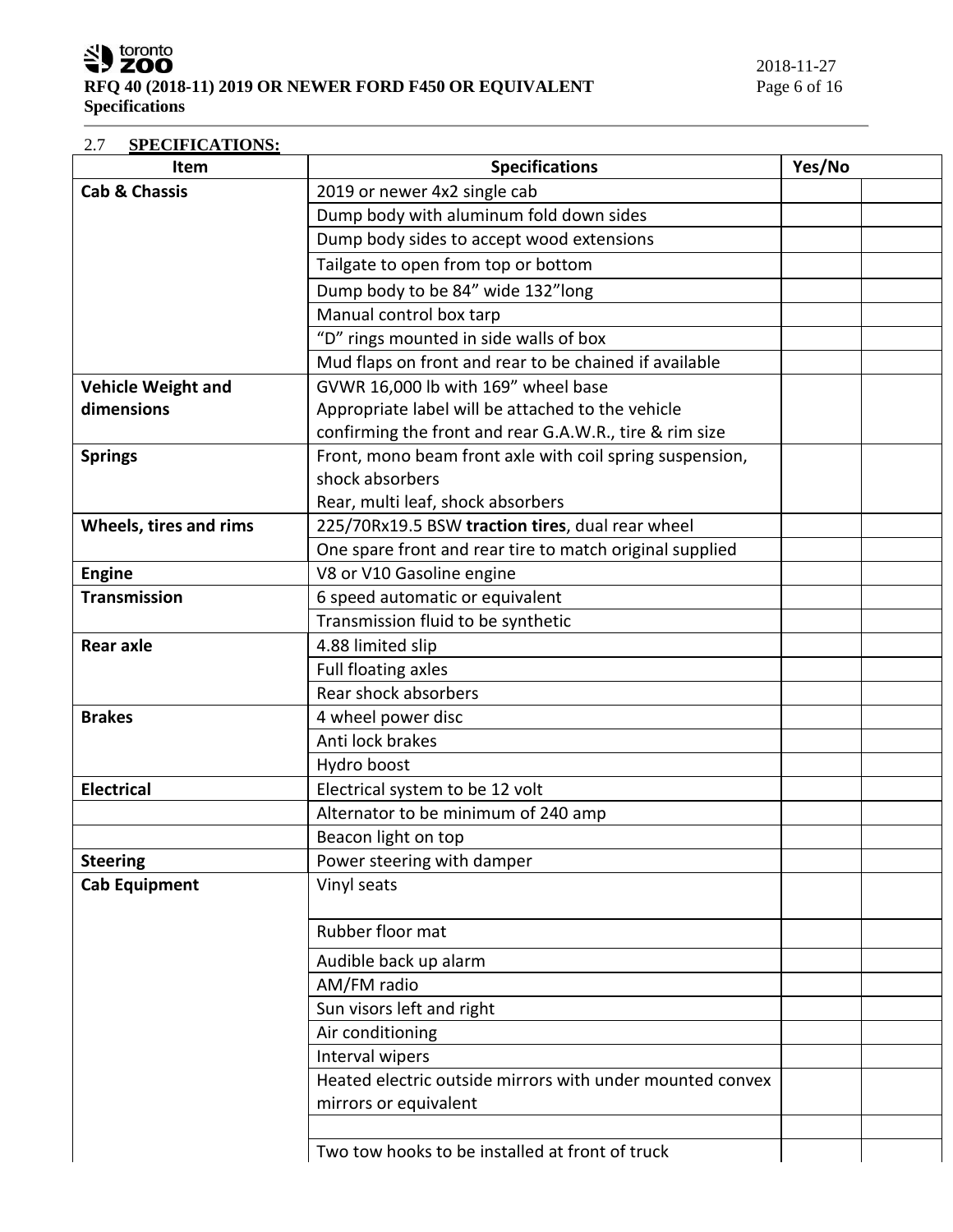

| Item             | <b>Specifications</b>                                      | Yes/No |
|------------------|------------------------------------------------------------|--------|
|                  |                                                            |        |
| Instrument panel | Fuel gauge, oil pressure gauge, coolant temperature        |        |
|                  | gauge, speedometer, tachometer, and hour meter             |        |
|                  |                                                            |        |
| Paint            | Cab to be painted white, box to be painted black           |        |
| <b>Manuals</b>   | Two copies of operation, parts and service manual to be    |        |
|                  | supplied for engine, chassis, electrical if available      |        |
| <b>Warranty</b>  | Manufactures warranty statement will be included           |        |
|                  | with the bid submission including all OEM warranties on    |        |
|                  | all equipment supplied with truck                          |        |
| <b>Delivery</b>  | FOB Toronto Zoo, 361A old Finch Ave, Toronto On, M1B       |        |
|                  | <b>5K7</b>                                                 |        |
|                  | c/o Fleet services                                         |        |
|                  | The complete unit is to be weighed and an official weigh   |        |
|                  | scale ticket will accompany the registration papers at the |        |
|                  | time of delivery. This shall include weight of front axle, |        |
|                  | rear axle, and complete unit                               |        |

# 2.8 **YEAR, MAKE AND MODEL OFFERED:**

| All vehicles must be of the same Year, Model and Production Run to avoid cross model years or<br>unacceptable differences in the supplied units. |  |
|--------------------------------------------------------------------------------------------------------------------------------------------------|--|

# 2.9 **COLOUR:**

**Cab white, Box black**.................................................................................Specify: \_\_\_\_\_\_\_\_\_\_\_\_

# 2.10 **STANDARD EQUIPMENT:**

Vehicles must be delivered with all Manufacturers Standard Equipment in regard to comfort, utility, safety and convenience,

# 2.11 **GVWR PLATE:**

State plate indicating final GVWR must be affixed to the door post

# 2.12 **MANUALS:**

Two (2) Operator's Manual and detailed service manual including wiring diagrams must be supplied

# 2.13 **WARRANTY:**

Bidders must attach warranty details with bid submission

Bidder must attach list component warranties offered by component

SPECIFY:\_\_\_\_\_\_\_\_\_\_\_\_

SPECIFY:

SPECIFY: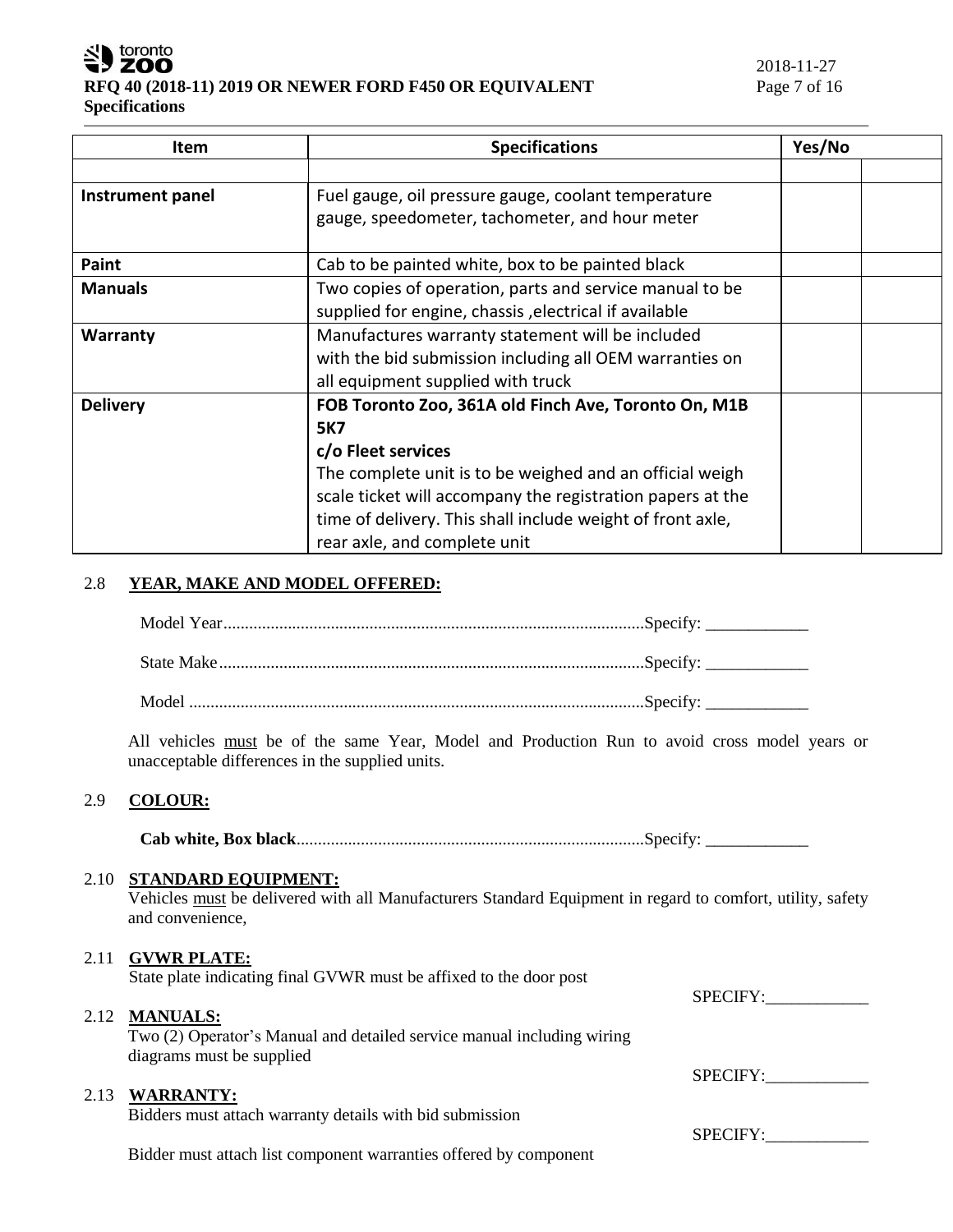2018-11-27

manufacturers with bid submission, if any

# 2.14 **PART B: SERVICES:**

**All services B-1 must be included at no additional cost to the Toronto Zoo.**

### 2.15 **SERVICE B-1: RUSTPROOFING:** Factory rust proofing

# 2.16 **PERFORMANCE EVALUATION:**

Bidders must be prepared if requested, to arrange for a demonstration of the product offered within five (5) working days of such a request, at no cost to the Toronto Zoo.

SPECIFY:

SPECIFY:\_\_\_\_\_\_\_\_\_\_\_\_\_

(Process)

SPECIFY:\_\_\_\_\_\_\_\_\_\_\_\_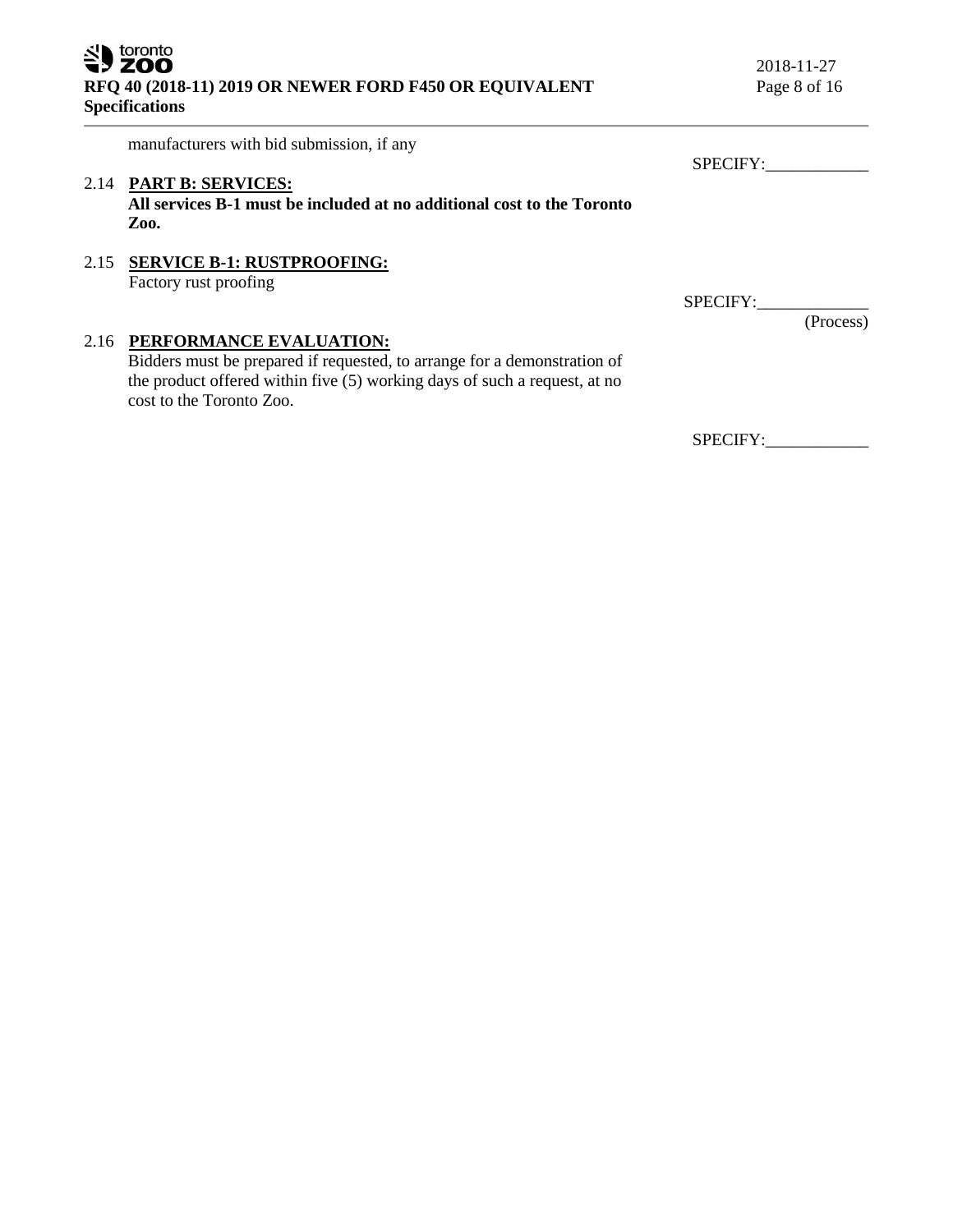#### **3.0 TERMS AND CONDITIONS**

- 3.1 **Definitions:** Wherever used in the Quotation the word **"Board"** means the Board of Management of the Toronto Zoo and the word "**Vendor"** means the person or persons or Corporation to whom the purchase order is issued.
- 3.2 **Vendor Assurance:** Unless otherwise stated, the goods, material, articles, equipment, work or services, specified or called for in or under this Quotation, shall be delivered or completely performed, as the case may be, by the Vendor as soon as possible and in any event within the period set out herein as the guaranteed period of delivery or completion.
- 3.3 **Country of Origin:** Wherever possible, the goods, services, materials, articles or equipment, specified or called for in or under this Quotation, shall be of Canadian origin and manufacture.
- 3.4 **Delivery:** The prices stated in this Quotation cover the services, material, articles or equipment referred to herein, being delivered F.O.B. Toronto Zoo, freight, express, duty and all other charges prepaid, unless otherwise indicated herein. A detailed delivery ticket or piece tally, showing the exact quantity of goods, material, articles or equipment shall accompany each delivery. A receiver's receipt shall not bind the Board to accept the goods, material, articles or equipment covered thereby, or the particulars of the delivery ticket or piece tally therefore. The Vendor shall not be entitled to any interest upon any bill due to delay in its approval by Chief Executive Officer of the Toronto Zoo or his designate.
- 3.5 **Time of the Essence:** For all requests made by the Toronto Zoo to the Contract, time is of the essence. The acceptance of a late performance, with or without objections or reservations by the Toronto Zoo, shall not waive the right to claim damages for such breach nor constitute a waiver of the requirement of timely performance of any obligation remaining to be performed.
- 3.6 **Invoicing:** Unless otherwise indicated herein, the prices stated are payable in Canadian Funds at the head office of the Board. Any Goods and Services Tax applicable shall be shown as a separate item. The Vendor's HST/GST registration number must be indicated on the invoice. The Vendor shall clearly show any special charges such as packaging and freight as separate items on the invoice. Payments to nonresident Vendors may be subject to withholding taxes under the Income Tax Act (Canada). Unless a nonresident Vendor provides the Board with a letter from Revenue Canada, Taxation waiving the withholding requirements, the Board will withhold the taxes it determines are required under the Income Tax Act (Canada). All payments are subject to terms of Net 30 days from receipt of goods/services.
- 3.7 **Notice of Delivery:** The Vendor shall notify the Purchasing Agent of the Board at the address given for the mailing of invoices, in writing as soon as possible of the details of the shipment of the goods, materials, articles or equipment.
- 3.8 **Right to Inspect:** Unless otherwise stated, all goods, materials, articles or equipment supplied, and all work or services, performed, pursuant to this Quotation, shall be subject to inspection by the Board at the point of unloading, or the site of the work or services. No extra charge shall be made by the Vendor for packaging, packing or containers, unless otherwise indicated herein.
- 3.9 **Over shipments**: The Board reserves the right to return all over shipments for full credit.
- 3.10 **Dangerous Goods**: The Vendor shall ensure that for each item of goods, material, articles or equipment supplied under this Quotation or a contract based on this Quotation, that all applicable provisions of the Transportation of Dangerous Goods Act (Canada), the Dangerous Goods Transportation Act, and the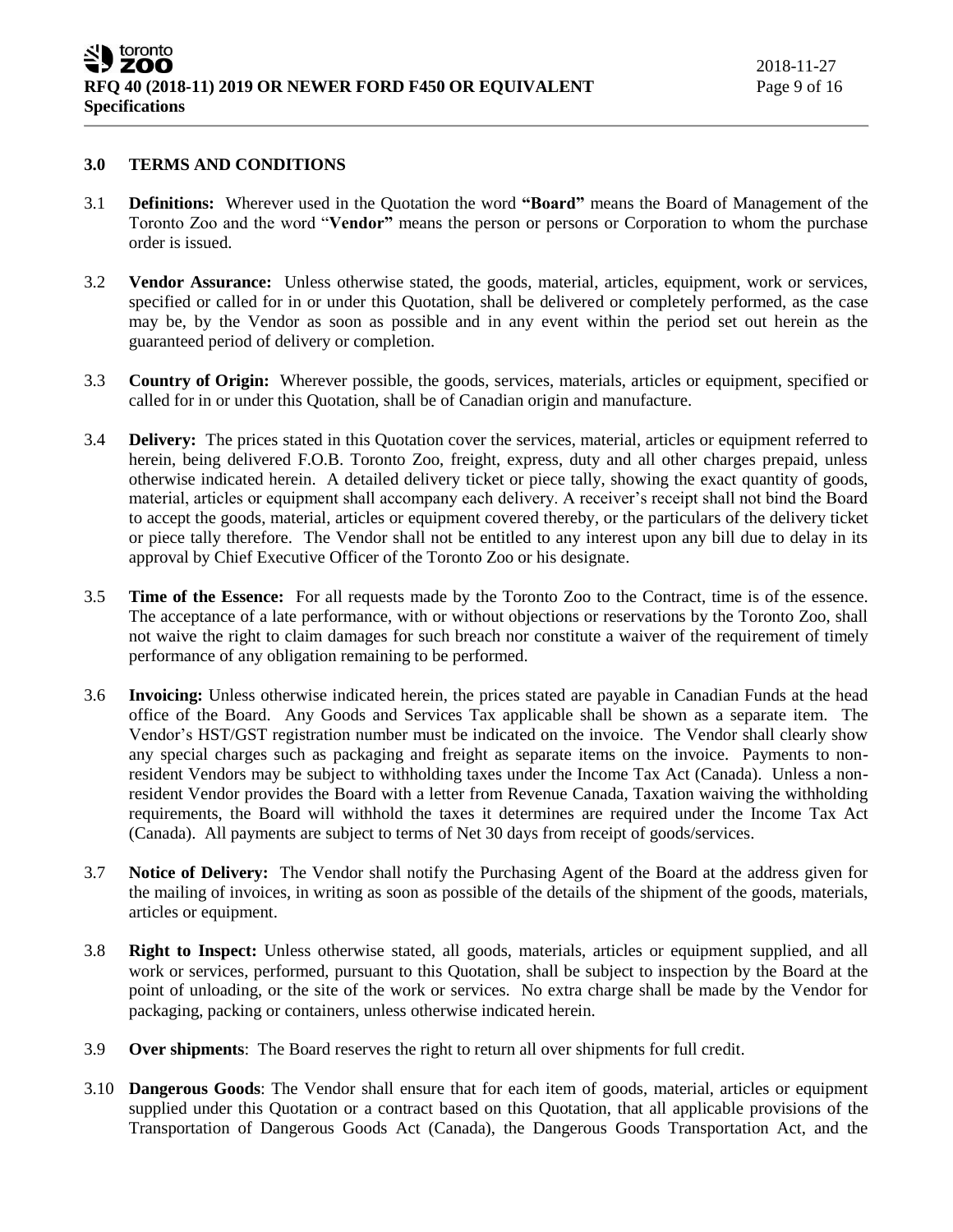Environmental Protection Act and the regulations there under are complied with until such time as such item is delivered to the Board and transferred into its physical control.

- 3.11 **Environment Commitment – G.I.P.P.E.R.:** G.I.P.P.E.R. Statement of Principle The Board in 1990-07- 23, adopted the following G.I.P.P.E.R. (Government Incorporating Procurement Policies to Eliminate Refuse Committee) Statement of Principle in order to contribute to waste reduction and to further the development and awareness of Environmentally Sound Purchasing. "In order to contribute to waste reduction and to increase the development and awareness of Environmentally Sound Purchasing, acquisitions of goods and services will ensure that wherever possible specifications are amended to provide for the expanded use of durable products, reusable products and products (including those used in services) that contain the maximum level of post- consumer waste and/or recyclable content, without significantly affecting the intended use of the products or service. It is recognized that cost analysis is required in order to ensure that the products are made available at competitive prices." All vendors are encouraged to be pro-active in assisting the Board in achieving this principle. Alternative goods and services, suggested by the Vendor, addressing the above principle will be considered by the Board, within a reasonable price range.
- 3.12 **Right to Cancel:** The Board shall have the right to cancel at any time this Quotation or any contract or any part of any contract resulting from this Quotation in respect of the goods, material, articles, equipment, work or services set out in this Quotation or any such contract or part of such contract, not delivered or performed at the time of such cancellation, and the Board will not be responsible to make any payments in respect of any such goods, materials, articles, equipment, work or services and shall not incur any liability whatsoever in respect thereto. In the event that the Vendor fails or neglects by any act or omission to comply with any of the conditions set our herein, this Quotation or any contract resulting from this Quotation may be unconditionally cancelled by the Board without notice to the Vendor.
- 3.13 **Workplace Hazardous Materials Information System ("WHMIS")**: The Vendor shall provide appropriate labels and material safety data sheets for WHMIS regulated products. No product containing asbestos shall be supplied at any time without written authorization.
	- 3.13.1 The successful Vendor shall provide a current and update printed material safety data sheet (MSDS) for each individual item listed on the quotation form. These legible hard copies of material safety data sheets shall be delivered to the Toronto Zoo within ten (10) business days of notification of award by the Toronto Zoo.
	- 3.13.2 For each item not listed on the quotation form, the successful bidder will be required to provide a MSDS for any controlled product upon the first delivery to the Toronto Zoo.
	- 3.13.3 The MSDS must include the date of publication
	- 3.13.4 A full disclosure of all ingredients must be included in the ingredient section, unless the product has an exemption from full disclosure under the Hazardous Materials Act
- 3.14 **International Shipments & Importing:** In the event that goods, materials, articles or equipment, specified or called for if applicable herein, are to be furnished from a point outside Canada at a price which is expressly not include importation charges into Canada or delivery in the Toronto area, the Vendor shall provide the Board with any information requested by the Board regarding the tariff classifications or valuation of the goods, materials, articles or equipment.

The Vendor shall ensure that if applicable, four copies of the following documents are completed and accompany the goods, materials, articles or equipment.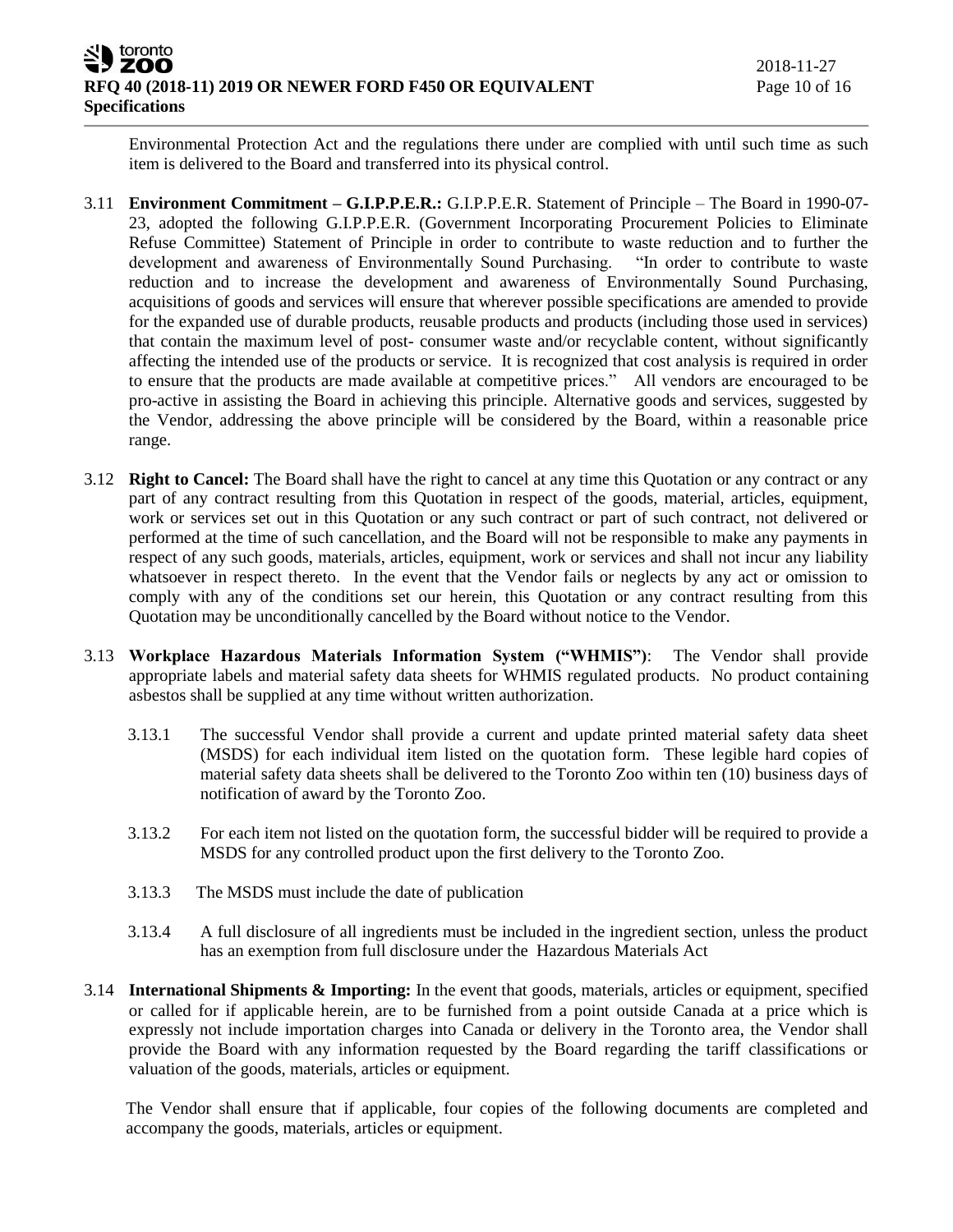ZOO **RFQ 40 (2018-11) 2019 OR NEWER FORD F450 OR EQUIVALENT** Page 11 of 16 **Specifications**

- 1. Canada Customs Invoice or Vendor's commercial invoice if it contains all the information required on a Canada Customs Invoice;
- 2. Cargo control document, bill of lading or similar documents;
- 3. Exporter's certificate of origin;
- 4. Shippers Export Declaration; and
- 5. Any tariff classification rulings for the goods, materials, articles or equipment.

# 3.15 **Plant Production Limitations**:

toronto

- 3.15.1 If any Unit ordered and the Contract cannot be manufactured because of plant production limitations, the Toronto Zoo reserves the right to purchase the current replacement model at a revised price.
- 3.15.2 The price shall be based on a percentage adjustment based on (i) the published manufacturer's retail/list prices at the of the Tender and (ii) the first published manufacturer's retail/list prices for the next model year.
- 3.15.3 The Contractor shall notify the Manager of Financial Services in writing if such production occurs, and shall submit with the letter of notification; comparative manufacturer's retails lists supporting the proposed revision(s).
- 3.16 **Official Agreement**: No verbal arrangement or agreement, relating to the goods, material, articles, equipment, work or services, specified or called for under this Quotation, will be considered binding, and every notice advice or other communication pertaining thereto, must be in writing and signed by a duly authorized person.
- 3.17 **Pricing** Prices offered are fixed for one (90) days.
- 3.18 **Worker's Rights**: The Vendor shall comply with the conditions of the Board relating to Worker's Rights, a copy of which is available on application to the Manager, Fair Wage and Labor Trades Office, City of Toronto, 18th Floor, West Tower, City Hall, Toronto, Ontario, M5H 2N2 or by phone at 416-392-7300.
- 3.19 **Indemnity:** The Vendor shall at all times well and truly save, defend, keep harmless and fully indemnify the Board, the Toronto Zoo Foundation and their servants, employees, officers or agents, hereinafter called the "Indemnities", from and against all actions, suits, claims, demands, losses, costs, charges, damages, and expenses, brought or made against or incurred by the Indemnities, its or their servants, officers, employees, agents or invitees in any way relating, directly or indirectly, to goods, material, articles or equipment supplied or to be supplied, or to the supplying of goods or services, pursuant to this Quotation, or any other claim, action, suit, demand, loss, cost, charge, damage or expense relating to copyright, trademark or patent with regard directly or indirectly with any such goods, services, material, articles or equipment or the supply or performance thereof.
- 3.20 **Liability for Acts of Vendor Employees, Contractors or Agents:** The Vendor acknowledges responsibility and accepts liability for the acts of any of its employees, contractors and agents while on Toronto Zoo property. The Toronto Zoo reserves the right to request background checks for any individual providing the services requested on behalf of the Vendor.
- 3.21 **Incurred Costs**: The Bidder shall bear all costs and expenses with respect to the preparation and submission of its quotation and the bidder participation in the quotation process, including but not limited to: site visits and inspections, all information gathering processes, interviews, preparing responses to questions or requests for clarification from the Board, preparation of questions for the Board, and contract discussions and negotiations. The Board shall not be responsible for or liable to pay any quotation costs of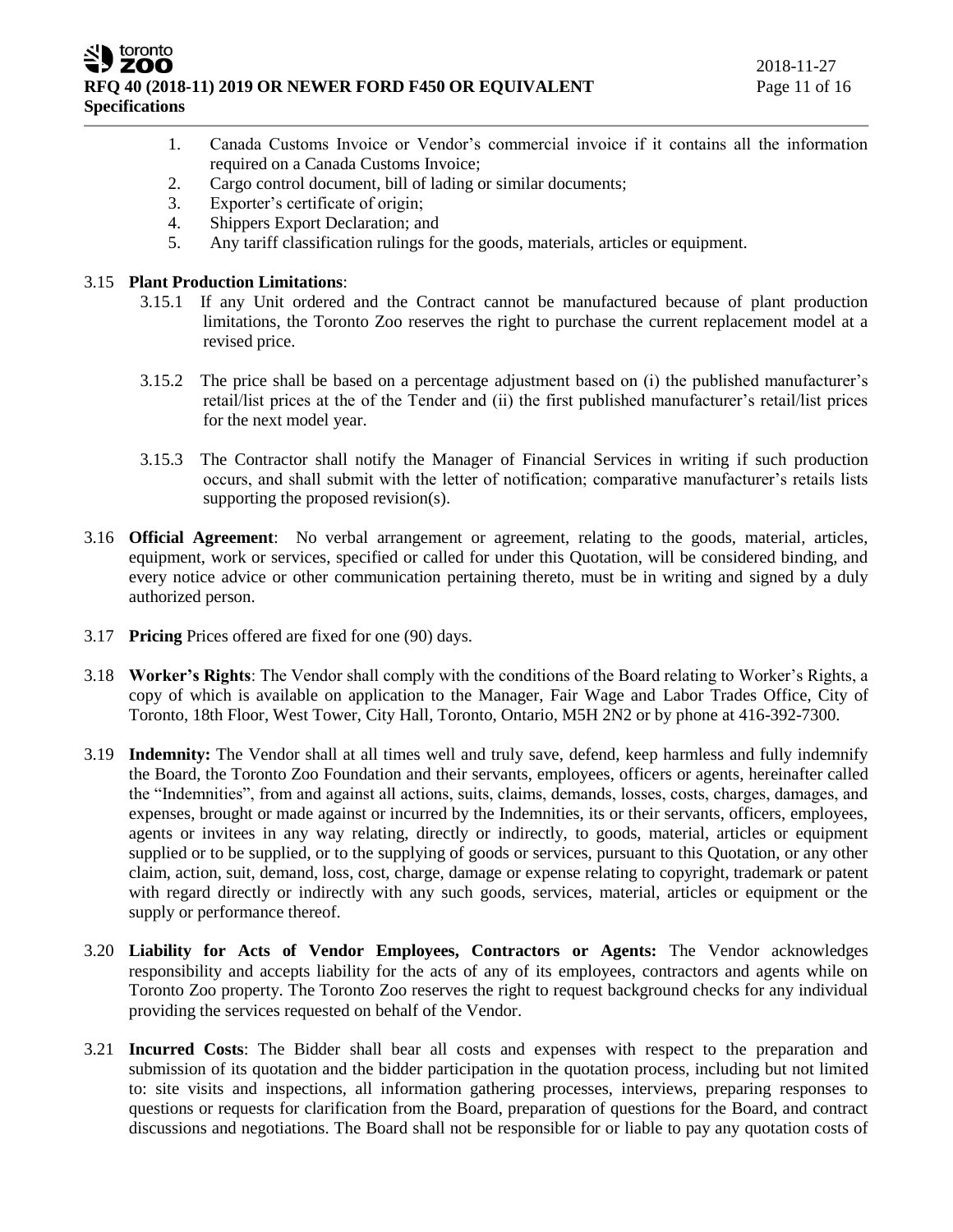any bidder regardless of the conduct or outcome of the Quotation Request, Purchase Order process, or Contract process.

- 3.22 **Guaranty of Quotation:** All goods, material, articles, equipment, work or services, specified or called for in or under this Quotation, shall be supplied or performed at the price or process and on the basis set forth or referred to in and in accordance with the Offer and this Quotation. The basis on which this Quotation is given shall include any specifications, plans, price schedules, samples, addenda or other details pertaining thereto, or provided in connection therewith.
- 3.23 **Right of Notice:** Any notice that the Board may require or desire to give to the Vendor shall for all purposes to be deemed to have been sufficiently and properly given and afforded by registered mail addressed to the Vendor at the address shown for the Vendor on this form and shall therefore be presumed to have been received by the Vendor on the third day following such registration.
- 3.24 **Formal Contract:** The Vendor may be required and shall, if requested by the solicitor for the Board so to do, to execute and enter into a formal contract that is satisfactory to the solicitor for the Board, in order to document the contract resulting from this Quotation and to embody indemnity and related provisions that in the opinion of such solicitor are required to protect the Board.
- 3.25 **Charity Status:** The Toronto Zoo is a registered charitable organization (registration #BN 119216398RR0001) and accordingly may be eligible for preferred pricing which should be reflected in the Quotation as submitted.
- 3.26 **Education Institute Status:** The Toronto Zoo is a registered educational institute and accordingly may be eligible for preferred pricing which should be reflected in the Quotation as submitted.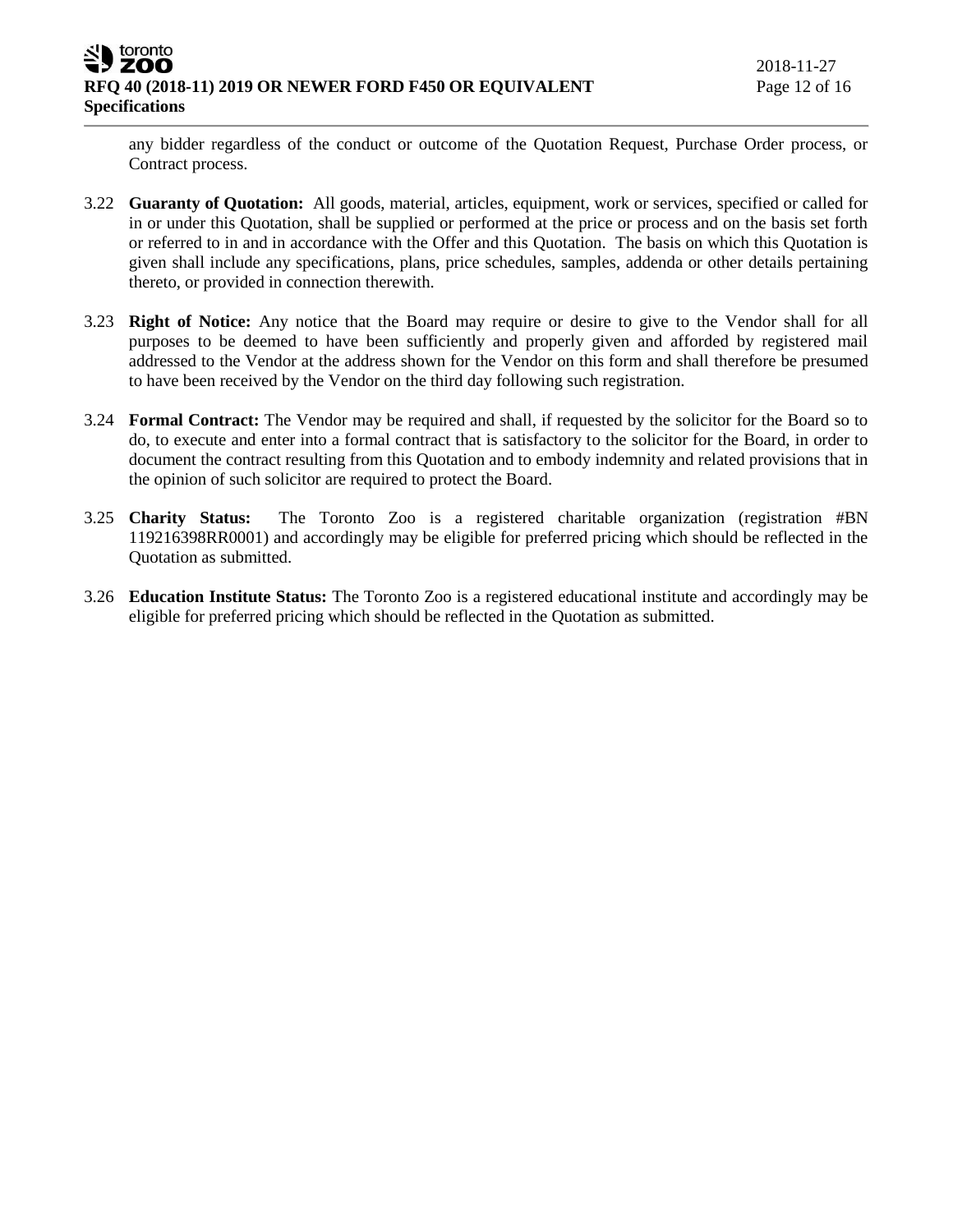#### toronto **ZOO RFQ 40(2018-11) 2019 OR NEWER FORD F450 OR EQUIVALENT** Page 13 of 16

### **4.0 SUBMISSION FORM**

I/We, hereby, submit the Quotation and will comply with all terms, conditions, specifications and drawings (when provided) as set out within the Board's Quotation.

I/We, hereby, have received, allowed for and included as part of our submission all issued Addendum numbered .

This form must be completed, properly signed and received on or before the date and time specified or your Quotation will not be considered. Quotation prices shall remain in effect for a period of ninety (90) days from the Quotation due date.

The Board of Management of the Toronto Zoo reserves the right to reject any or all Quotations or to accept any Quotation, should it deem such action to be in its interests.

By signing and submitting this FORM, you are agreeing to the release of your quotation information, as deemed necessary by the Board, in order to conduct business associated with this quotation or project.

| <b>COMPANY INFORMATION</b> |           |
|----------------------------|-----------|
| Company Name:              |           |
| Name of authorized         |           |
| <b>Signing Officer</b>     | Title:    |
| Signature of authorized    | Date:     |
| Signing Officer:           |           |
| <b>Contact Name:</b>       | Title:    |
| Address:                   |           |
|                            |           |
| Telephone #:               | Fax #:    |
| Email:                     | Web Site: |
|                            |           |
| HST#:                      |           |
|                            |           |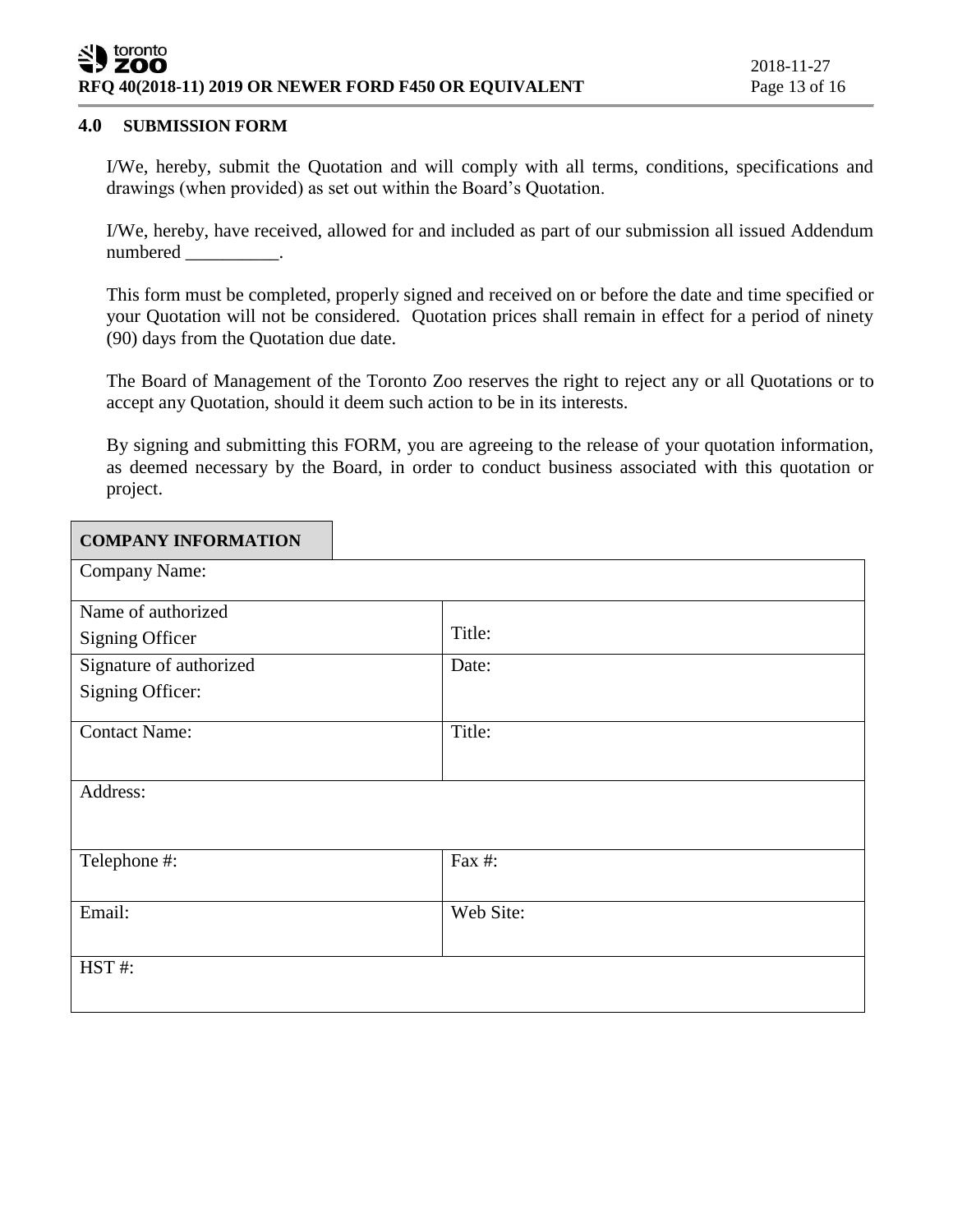| PRICING SCHEDULE                                                |                                                          |               |                                 |
|-----------------------------------------------------------------|----------------------------------------------------------|---------------|---------------------------------|
| Qty                                                             | <b>Description</b>                                       |               | Price each,<br><b>HST</b> extra |
|                                                                 | 2019 OR NEWER F450 FORD OR EQUIVALENT                    |               |                                 |
| 1                                                               |                                                          | $\mathcal{S}$ |                                 |
|                                                                 |                                                          |               |                                 |
|                                                                 |                                                          |               |                                 |
| <b>Optional pricing</b>                                         |                                                          |               |                                 |
|                                                                 | License plates with Nov 2019 expiry                      |               |                                 |
| 4 Snow tires on rims<br>$\mathcal{S}$                           |                                                          |               | /each                           |
| Back up alarm<br>\$                                             |                                                          |               | /each                           |
| Fire Extinguisher mounted within driver access<br>$\mathcal{S}$ |                                                          |               | /each                           |
| \$<br>4 sets of keys                                            |                                                          | /each         |                                 |
|                                                                 |                                                          |               |                                 |
| <b>Delivery</b>                                                 |                                                          |               |                                 |
| purchase order                                                  | Confirm guaranteed period of delivery after receipt of a |               | /days                           |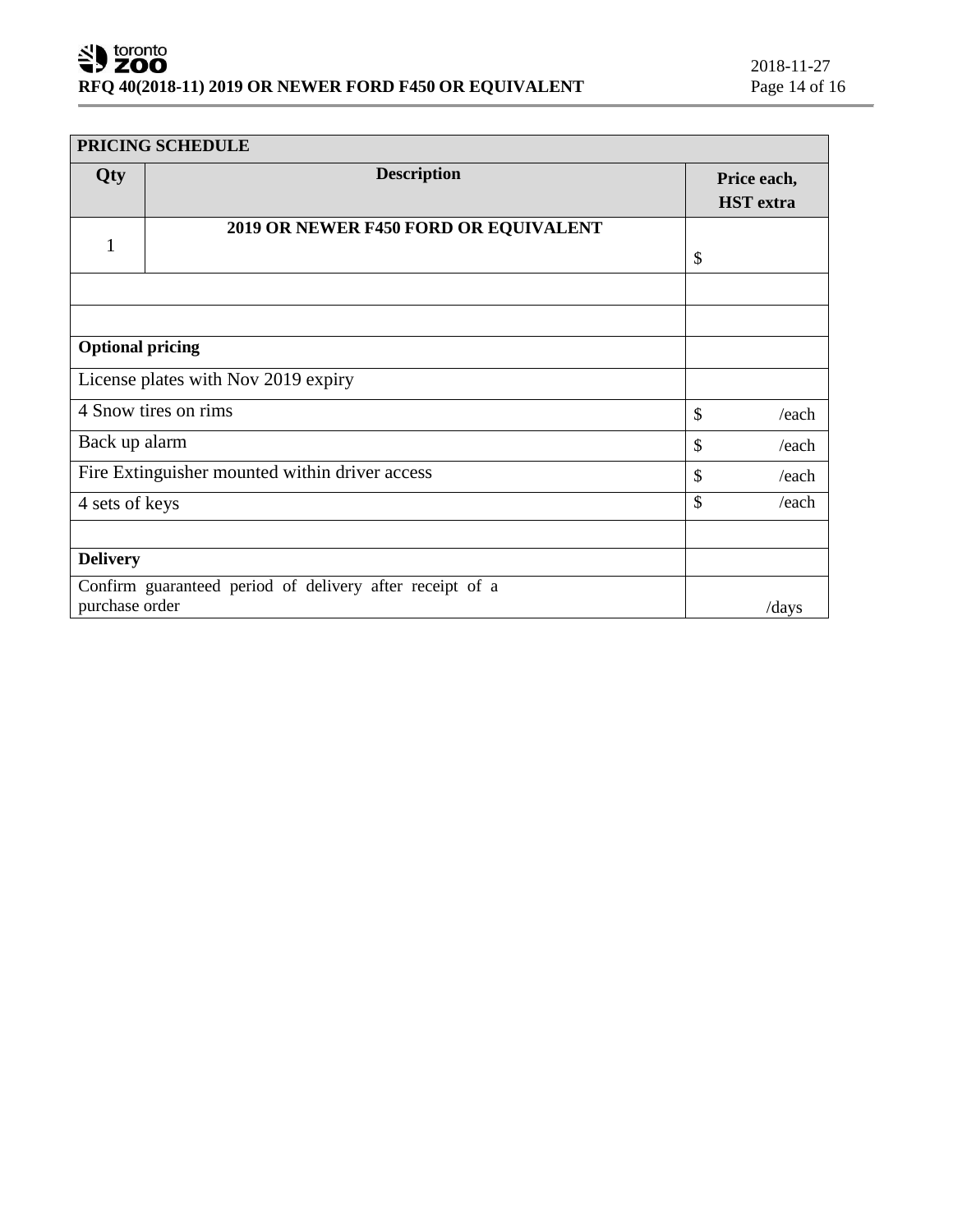### **SUBMISSION LABEL**

**This address label should be printed and affixed to the front of your sealed tender, quotation and proposal envelope/package submission. Toronto Zoo will not be held responsible for envelopes and packages that are not properly labeled or submitted to an address other than the one listed on this label.**

**Vendor Name** 

**RFQ 40(2018-11)- 2019 OR NEWER FORD F450 OR EQUIVALENT Closing Date – Tuesday 2018-12-11 by 1200 hours (noon), local time**

**TO BE RETURNED TO**

**TORONTO ZOO C/O SUPERVISOR, PURCHASING & SUPPLY ADMINISTRATIVE SUPPORT CENTRE 361A OLD FINCH AVE. TORONTO, ONTARIO M1B 5K7**